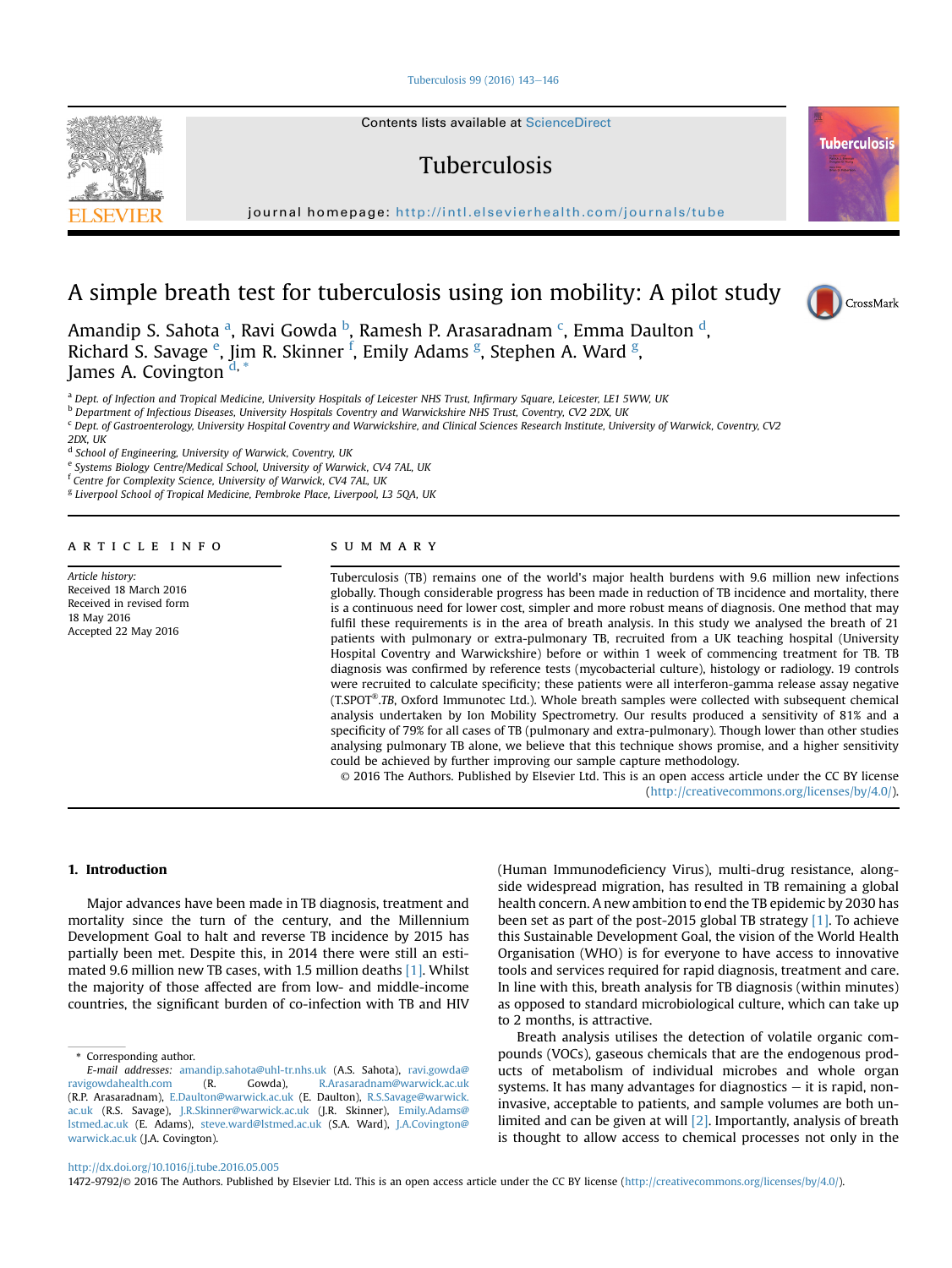lung, but also in other organ systems. Detected VOCs may be produced directly in the lung, or reach lung tissue via blood through the internal metabolic pathways of respiration. This allows a wholesale comparison of chemical differences in health and a number of diseased states, including infection and malignancy.

For this reason, many researchers have undertaken chemical analysis of breath by various analytical means, with GCMS (Gas Chromatography Mass Spectrometry) being the most popular. The body of literature on GCMS has identified the key gas-phase biomarkers and supports the hypothesis for breath as a potential tool for TB diagnosis [\[3,4\].](#page-3-0) However, GCMS is a laboratory-based technique, with equipment being bulky, having a high unit cost, and requiring trained staff and considerable infrastructure. Therefore others have looked into alternative gas analysis techniques with varying success. The electronic nose, first proposed in the 1980s, does not attempt to identify specific chemicals in a sample (as with GCMS), but instead analyses a sample as a whole (like the biological nose) using an array of non-selective gas sensors and a pattern recognition algorithm  $[5]$ . The technique can give an immediate result, uses air as the carrier gas, and can be made portable, simple to use, and at a unit-cost which is appropriate to the medical profession. To this end, there have been a number of published studies using different electronic nose instruments for the detection of TB biomarkers in both breath and sputum  $[6-8]$  $[6-8]$  $[6-8]$ . Though the studies show promise, these instruments have limitations. Firstly, some are based on sensors which rely on a chemical interaction between the surface of the sensor and the complex chemical sample. The surface layers succumb to long-term drift and are affected by changes in sample humidity and temperature. This means regular re-training of equipment is required to optimise performance. In addition, sensor manufacturing is such that each instrument is different and requires every instrument to be trained. An alternative approach is to use GC separation followed by QCM (Quartz Crystal Microbalance) detection. This instrument circumvents the aforementioned problems, but the requirement for a continuous helium supply restricts its use in resource-limited settings.

FAIMS (Field Asymmetric Ion Mobility Spectrometry) is a technique which is finding favour with researchers in the medical profession [\[9,10\]](#page-3-0). Like an electronic nose it does not attempt to identify specific chemicals within samples, but instead measures the mobility (or movement) of ionised molecules in high electric fields (kVolts). Pattern recognition techniques can then be applied to identify underlying trends within the mobility data, which can be correlated to the presence, or lack, of a disease process. Due to their incredibly high sensitivity (parts per billion or lower), reproducible results, use of air as the carrier gas, and portability, instruments using FAIMS have found favour with the military for the detection of chemical warfare agents. As these instruments measure a physical rather than chemical property of a molecule, they suffer far less from drift and instrument-to-instrument variability [\[11\]](#page-3-0). In this paper we report on the use of FAIMS for the analysis of breath in patients with confirmed TB compared with healthy controls.

#### 2. Methodology

A commercial FAIMS unit was used (Lonestar, Owlstone UK) employing an ultra-violet (UV) ionisation source. Although this does not ionise the same range of chemicals as Ni63 (a radionuclide and the most commonly used ionisation method), units with a UV source can be used in UK hospitals without a special license and are easily transported from site to site. In a FAIMS unit, the complex mixture of gases contained within the sample (in our case breath) is pushed into the instrument where it is then ionised. The ionised sample then passes between two "separator" plates, to which an oscillating asynchronous waveform is applied (typically GHz). Onto these plates is applied a high positive potential for a short period of time, followed by a small negative potential for a longer period of time. Importantly, the applied amplitude  $\times$  time are equal in both cases. When in use, the ratio of short/high potential to longer/ smaller negative potential (described as the "dispersion field") is cycled from 1 up to the systems maximum value. In the electric field generated by these potentials, ions are attracted to, repelled by or remain unaffected, depending upon the mobility difference between high- and low-field regime. If an ion then touches one of the plates it loses its charge, thus only ions with specific mobility exit the plates, still with their charge, and are detected. By applying a direct current (DC) voltage (called the compensation voltage) to one of the plates, it is possible to remove this attraction and repulsion, allowing more ions to be detected. This compensation voltage is cycled between a positive and negative potential and therefore for a certain compensation voltage, only chemicals with a specific mobility will be detected. The mobility of an ion depends on the mass, charge, size and shape, however as the field and the velocity are constant and we can relate the mobility to the velocity using the equation:

$$
v = KE \tag{1}
$$

where  $v$  and  $K$  are the velocity and mobility of ion respectively and E is the electric field strength. Since velocity changes is not proportional to the electric field intensity variations, at higher electric fields the ion mobility can be expressed by the following equation.

$$
K_h = K \left[ 1 + \alpha \left( \frac{E}{N} \right)^2 + \beta \left( \frac{E}{N} \right)^4 \right] \tag{2}
$$

where  $K_h$  and K are the high-field mobility and low-field mobility respectively.  $\alpha$  and  $\beta$  are compound specific values which account for high-field mobility effect,  $N$  is carrier gas density number and  $E$ is the electric field strength. More details of this process can be found in [\[12,13\].](#page-3-0) Typical breath outputs using a FAIMS instrument are shown in [\[9\]](#page-3-0).

We recruited 23 adults (aged over 18 years) with clinically suspected pulmonary or extra-pulmonary TB (by constitutional symptoms or abnormal chest X-ray) from a UK teaching hospital (University Hospital Coventry and Warwickshire) over 6 months (March to September 2014). They were recruited from rapid-access TB clinics or in-patient admissions, before or within 1 week of commencing anti-TB medication. Diagnosis was later confirmed by culture, histology or radiology in 21 cases (average age  $47$  (18–86), 5 smokers). 2 cases had an alternative infective diagnosis (1 bacterial pneumonia, 1 Staphylococcus aureus chronic hip osteomyelitis). 17 healthy controls were recruited for comparison, all interferon-gamma release assay negative (T.SPOT®.TB, Oxford Immunotec Ltd.). These 2 suspected TB cases with alternative final diagnosis were added to the healthy control group to make a total of 19 controls (average age 38  $(24-63)$ , 5 smokers). A summary of cases by site of infection and culture result is shown in [Table 1.](#page-2-0) Scientific and ethical approval was obtained from the local Research & Development Department and the Warwickshire Ethics Committee (reference number: 09/H1211/38). Written informed consent was obtained from all participants.

Participants were requested to refrain from eating and drinking for 2 h before breath capture. Whole breath samples were collected, with participants breathing through a standard mouthpiece into a 3L tedlar bag repeatedly until the bag was full. Whole breath was used for simplicity, ease of capture, and to allow disposal of bags after single use for infection control purposes. Samples were analysed within 2 h of collection using the Lonestar instrument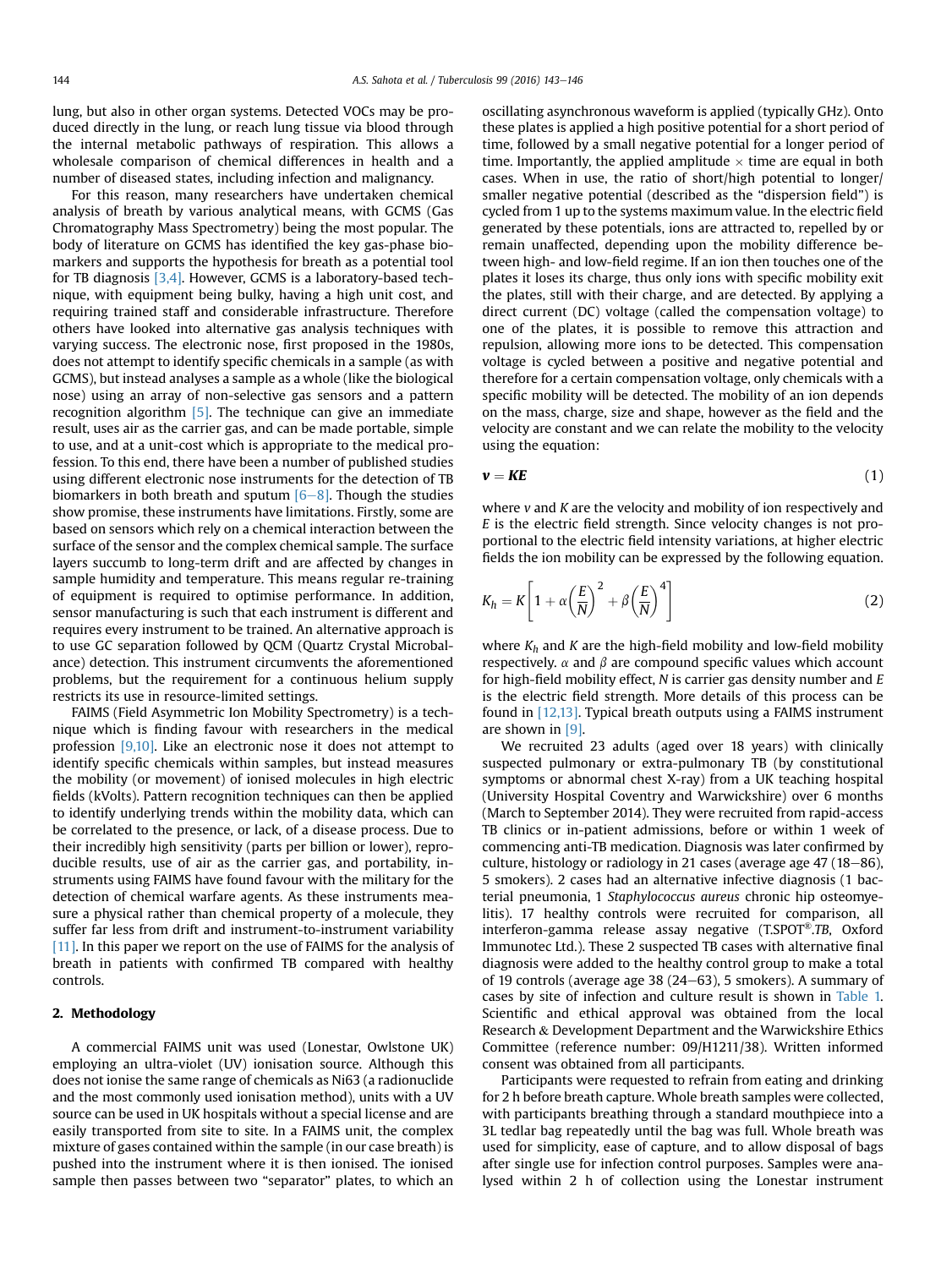<span id="page-2-0"></span>

| Table 1                                                      |  |
|--------------------------------------------------------------|--|
| Summary of cases by site of TB infection and culture result. |  |

| TB site                | Sample type                                  | Culture<br>positive | Culture<br>negative | Total |
|------------------------|----------------------------------------------|---------------------|---------------------|-------|
| Pulmonary              | Sputum                                       | 5                   | O                   | 5     |
|                        | Bronchoalveolar lavage<br>fluid <sup>t</sup> | 2                   | 2                   |       |
| Lymph node             | Tissue/pus                                   | 5                   |                     | 6     |
| Spine/psoas<br>abscess | Pus                                          |                     |                     | 4     |
| Joint                  | Fluid                                        |                     | O                   |       |
| Other <sup>§</sup>     |                                              |                     |                     |       |
|                        |                                              |                     | Total               |       |

Histological or radiological diagnosis

1 patient: lung tissue.

 $\frac{1}{3}$  1 patient: testicular TB.

(Owlstone UK). In our case, this was fitted with an ATLAS sampling system and a pump on the exhaust to pull the sample through the instrument. The bag output was connected in parallel to a split flow box containing a mass flow controller fed by filtered air. By controlling the speed of the pump and setting the mass flow controller to a specific flow, the flow out of the bag remained constant at 200 ml/min with the flow through the machine at 2 L/min. The Lonestar was setup with a dispersion field cycled between 0 and 100% in 51 steps, and the compensation voltage between  $-6$  V and  $+6$  V in 512 steps. This allowed two complete output cycles to be collected.

The data from these experiments were processed using a previously developed algorithm described in [\[14\]](#page-3-0). In brief, each sample run generated 52,224 data points in a 2D matrix of dispersion fields and compensation voltages. First, a 2D wavelet transform (using Daubechies D4 wavelets) was applied to each sample run. This serves both as a data compression step, but also as a matched filter which can preferentially extract the diffuse 'peaks' in the data corresponding to different sets of chemical species. This has the effect of concentrating the signal in a relatively small number of wavelet coefficients, thus greatly simplifying and improving the subsequent analysis steps.

A threshold was then applied to the variance (across samples) of each wavelet coefficient, removing those coefficients that vary by only a very small amount (or not at all). This is known from (from prior work with FAIMS) to remove only uninformative and/or



Figure 1. Classification probabilities for the control and TB groups. Applying a Wilcoxon rank-sum test to the sets of classification probabilities from the two groups, we get a p-value of 2.89\*10<sup>-6</sup>, showing that there is a highly statistically significant difference between the control and TB groups.

noise-dominated coefficients. This thresholding step therefore greatly reduces the dimensionality of the data, whilst only discarding data which are unlikely to aid disease prediction.

A 10-fold cross-validation was then applied, using 90% of the data as a training set, and the remaining 10% as a test set. Within each fold, a supervised feature selection step was performed to identify which features in the training set are the best for disease prediction. For this, a Wilcoxon rank sum test was used for each feature in turn, selecting those with the lowest p-value (using a training set only). Two features were extracted, which we have found to be sufficient in other studies. Predictions were then produced (disease/control) for the test set using just the two selected features.

Four different classifiers were used for prediction: Sparse Logistic Regression, Gaussian Process Classifier, Random Forest and Support Vector Machine. Of these, the Gaussian Process Classifier generated the best classification results. The Gaussian Process classifier outputs a predicted probability of a sample being from a TB patient, from which a receiver operator curve (ROC) and performance data were calculated.

#### 3. Results and discussion

Figure 1 shows the predictive probability using a Gaussian Process Classifier, showing a difference between the two groups (TB patients and controls). It was noted that different analysis techniques resulted in exactly the same sensitivity and specificity of 81% and 79% respectively. Figure 2 shows the ROC using the same analytical method. This result has an area under the curve of 0.92 (confidence interval at 95%, 0.84 to 1). Interestingly, just analysing the pulmonary TB patients gives a very similar result  $AUC = 0.91$  $(0.81-1)$ .

The sensitivity and specificity reported here are not as high as previously reported using an electronic nose (sensitivity 93.5%, specificity 85.3%) [\[15\]](#page-3-0). In this study, however, Bruins et al. only included those with pulmonary TB, which may serve to reduce the number of false negatives thereby increasing sensitivity. Moreover they also excluded cases with HIV; we included 3 such cases. Despite HIV-TB co-infection being a common global scenario, there is a paucity of information on breath analysis in this context and whether, as for atypical clinical presentations of TB, it may also alter breath results.

Nevertheless, using this relatively crude sampling system, the results indicate that FAIMS shows promise for TB detection. Breath



Figure 2. Receiver Operator Curve (AUC =  $0.92$ ; 95% CI: 084, 1) for breath analysis of patients with TB.